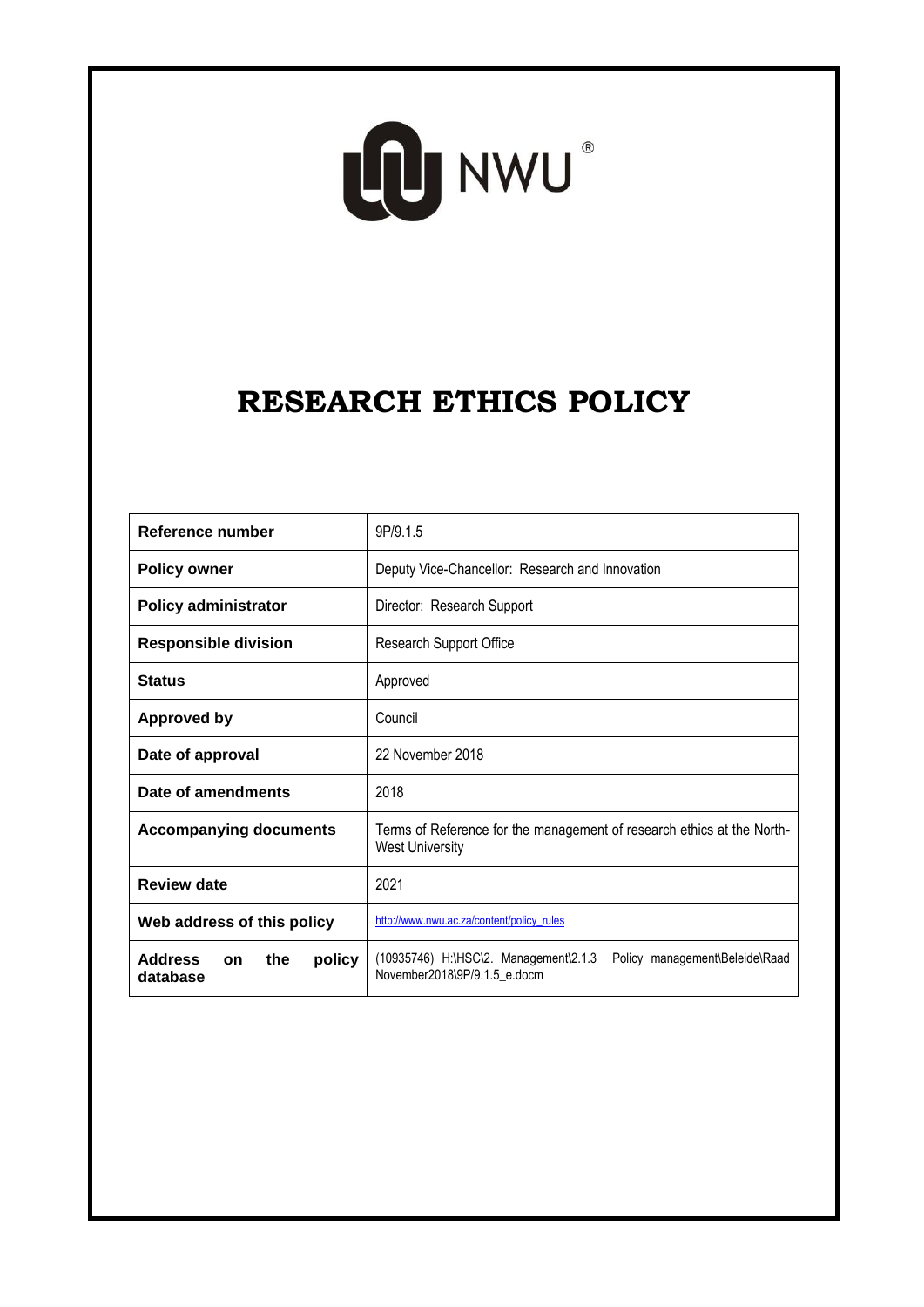

### **RESEARCH ETHICS POLICY**

#### **Preamble**

WHEREAS the North-West University (NWU) wishes to ensure that all research conducted under its auspices is conducted in accordance with national and international ethics standards and statutory requirements and in line with its Vision and Mission;

THEREFORE, against the background of the dream to be an internationally recognised university in Africa, distinguished for engaged scholarship, social responsiveness and an ethic of care, the council of the North-West University (NWU) has adopted this policy on 22 November 2018.

#### **1 Policy statement**

#### **1.1 General principles**

At the NWU research must be guided by the following general principles:

- *Beneficence and non-maleficence*, signifying the signifying the maximizing of benefit and the minimizing of harm, and requires that the risks of harm posed by the research must be reasonable in light of anticipated benefits;
- *Distributive justice (equality),* a fair balance of risks and benefits amongst all role-players involved in research. It should reflect the principle of equality by no segment of the population being unduly burdened by harms of research or denied the benefits of knowledge derived from it;
- *Respect (dignity and autonomy) for research participants, signifying the opportunity for selfdetermination about their choices. It recognises the importance of dignity, well-being and safety interests of participants, as well as autonomy (DoH, 2015)*.

#### **1.2 Specific principles**

The nature and field of a research field may require the guidance of unique principles, to ensure the protection of human and animals involved in research or the prevention of negative environmental impact that must be formulated by every faculty for approval by the Faculty Board and Senate, to be managed and enforced by the relevant academic director and under the supervision of the Research Ethics Committee (REC) of the faculty concerned.

#### **1.3 Shared research ethics standards**

For the purposes of establishing shared research ethics standards, Senate must adopt a code of conduct for researchers to serve as a guide to ensure the integrity and ethical conduct of research undertaken under the auspices of the NWU, and for the accountability, professional courtesy and fairness of researchers when collaborating with others, and good stewardship.